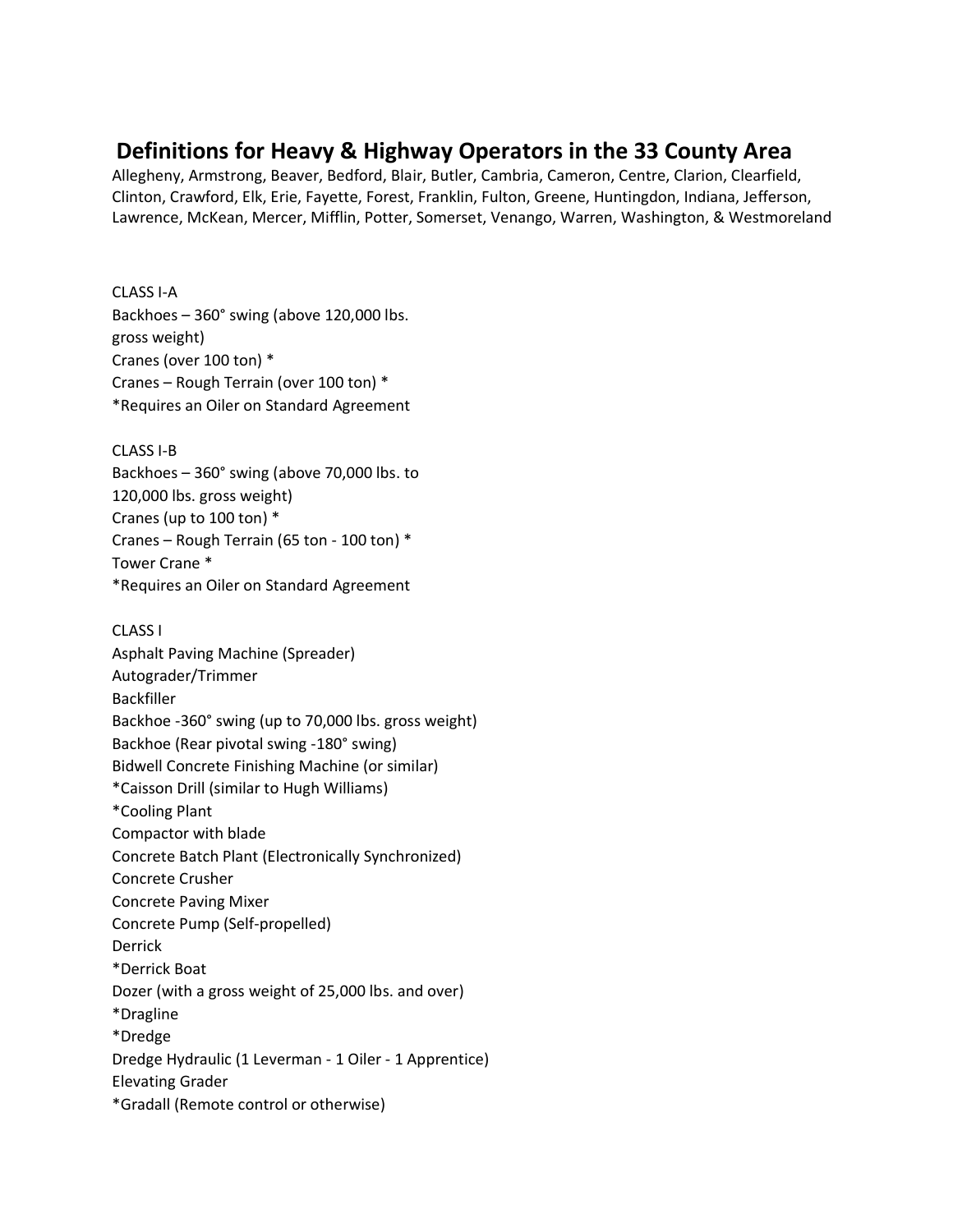Grader (Power-Fine Grade) Grease Unit Operator (Head) Hilift (4 cy. and over) Hoist 2 Drums or more (in one unit) Hydraulic Boom Truck (with pivotal cab) (single motor – Pitman or similar) \*Locomotive (Std. Gauge) \*Metro-chip Harvester or similar Mechanic Milling Machine (Roto Mill or Similar) \*Mix Mobile \*\*Mix Mobile (with Self Loading Attachment) Mucking Machine (Tunnel) \*Pile Driver Machine Pipe Bursting Machine Pipe Extrusion Machine Presplitter Drill (Self-contained) \*\*Refrigeration Plant (Soil stabilization) \*Rough Terrain Crane (under 65 ton) Scrapers \*Shovel-Power Shuttle Buggy (Asphalt) Slip Form Paver/Curb Machine Slip Lining Machine Soil Stabilizer Machine \*Trenching Machine (30,000 lb. and over) Trenching Machine (under 30,000 lb.) \*Tunnel Machine (Mark XXI Jarva or similar) Vermeer Saw Working Mechanical Foreman (plus \$0.35 per hour over Class I Rate) \_\_\_\_\_\_\_\_\_\_\_\_\_\_\_\_\_\_\_\_\_\_\_\_\_\_\_\_\_\_\_\_\_\_\_\_\_\_\_\_\_\_\_\_\_

\*Apprentice Engineer or Oiler required \*\*Two Engineers required

CLASS II Asphalt Plant Operator Auger (Tractor Mtd.) Auger (Truck Mtd.) Belt Loader (Euclid or Similar) Boring Machine Cable Placer or Layer Concrete Placer and Spreader Concrete Mixer (over 1 cy.)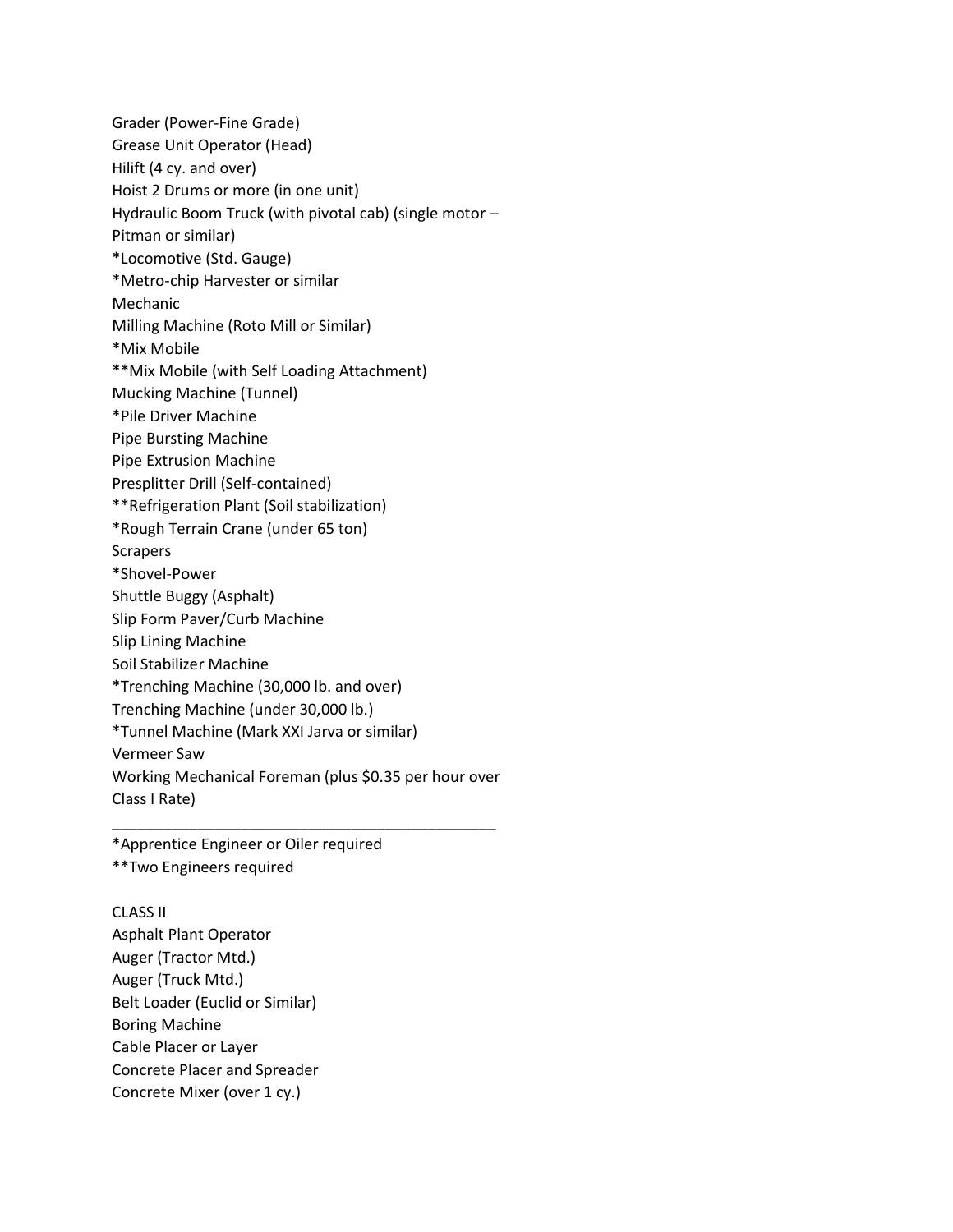Concrete Pump (Stationary) \*Core Drill (Truck or Skid Mtd. - similar to Penn Drill) Directional Drills over 3,000 lbs. thrust Dozer (with a gross weight under 25,000 lbs.) Ditch Witch - Saw Force Feed Loader Fork Lift (Lull or similar) Grader - Power Guard Rail Post Driver (Truck Mounted) Guard Rail Post Driver (Skid Type) Hilift (under 4 cy.) Hydraulic Boom Truck (Non-pivotal cab) Job Work Boat (Powered) (When assistance is required it shall be a Deckhand) Jumbo Operator Locomotive (Narrow Gauge) Minor Equipment Operator Mucking Machine Multi-head Saw (Groover) Over-head Crane Roller-power-asphalt Ross Carrier Side Boom or tractor mounted boom Skid Steer Loader Stone Crusher (Screening-Washing Plants) Stone Spreader (Self-propelled) \*Truck Mounted Drill (Davey or similar) Welder and Repairman Well Point Pump Operator

\*Apprentice Engineer or Oiler required Pile driving operations: On truck cranes and crawler rigs the Company will employ an apprentice who will oil on the rig and also cover the minor machines regardless of size related to his operation, not to exceed four (4) units.

\_\_\_\_\_\_\_\_\_\_\_\_\_\_\_\_\_\_\_\_\_\_\_\_\_\_\_\_\_\_\_\_\_\_\_\_\_\_\_\_\_

## CLASS III

Concrete Texture/Cure Machine Compactors/Rollers (Static or Vibratory) (Self-propelled) Curb Builder Multi-head Tie Tamper Pavement Breaker (Self-propelled or ridden) Tire Repairman (as per agreement with Teamsters) Tractor (Snaking and hauling)